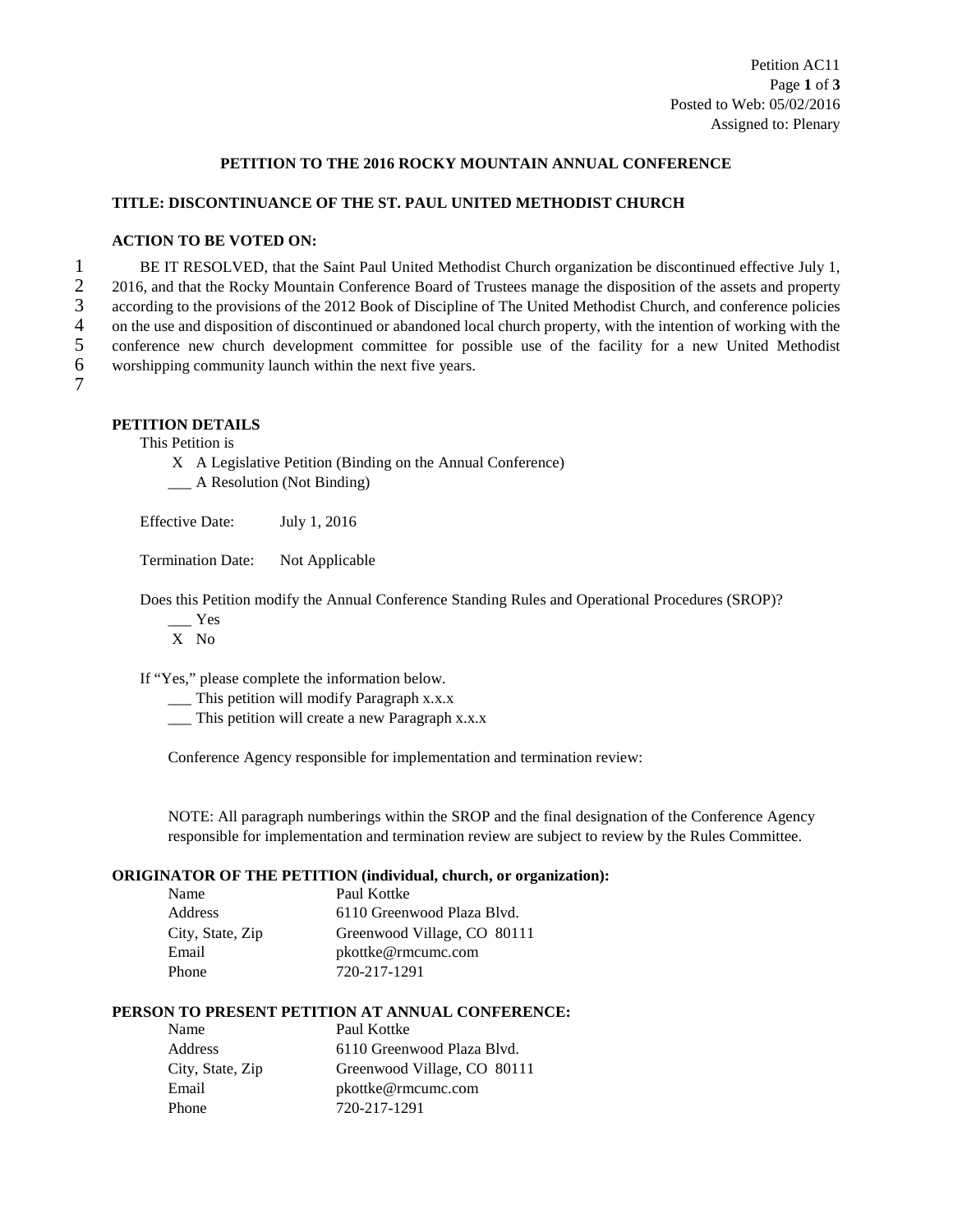Phone @ Conference 303-325-7047

#### **FINANCIAL IMPACT:**

Will there be any identifiable financial impact to the Conference?

 $\frac{Y_{\text{es}}}{Y_{\text{es}}}$ 

X No

If "Yes," please fill in the information below.

To Be Completed by the Originator of the Petition

Cost: \$ Period

\_\_\_ One Time

\_\_\_ One Year

\_\_\_ Multiple Years

To Be Completed by Conference Council on Finance and Administration (CFA) Review by CFA 04/22/2016

Included in proposed 2017 budget

\_\_\_ Yes X No

Amount if included \$

May be considered for budgets in future years

 $\frac{1}{2}$  Yes  $\_\_$  No

Projected Amount \$

Recommendation by CFA concerning funding: N/A

Reason for recommendation:

#### **RATIONALE (Not Debatable):**

# 1 WHEREAS<br>2 • the

- <sup>2</sup> the Saint Paul Memorial United Methodist Church, located in Denver County, Colorado, has had a proud history, along with its antecedents, as a worshipping community since 1871; and history, along with its antecedents, as a worshipping community since 1871; and
- <sup>4</sup> the remaining members of the Saint Paul United Methodist Church have worked with the Annual Conference<br>5 in the discontinuation process: and in the discontinuation process; and
- <sup>6</sup> the congregation joined in the closing steps, and a final closing worship celebration was held on May 22, 2016; and 2016; and
- 8 an assessment of future viability and missional potential was conducted in accordance to Paragraph 213 of the 2012 United Methodist Discipline; and the 2012 United Methodist Discipline; and
- <sup>10</sup> the assets and property have been transferred by the congregation to the Conference Trustees, including title to all of the Church's real and personal, tangible and intangible property; and 11 to all of the Church's real and personal, tangible and intangible property; and